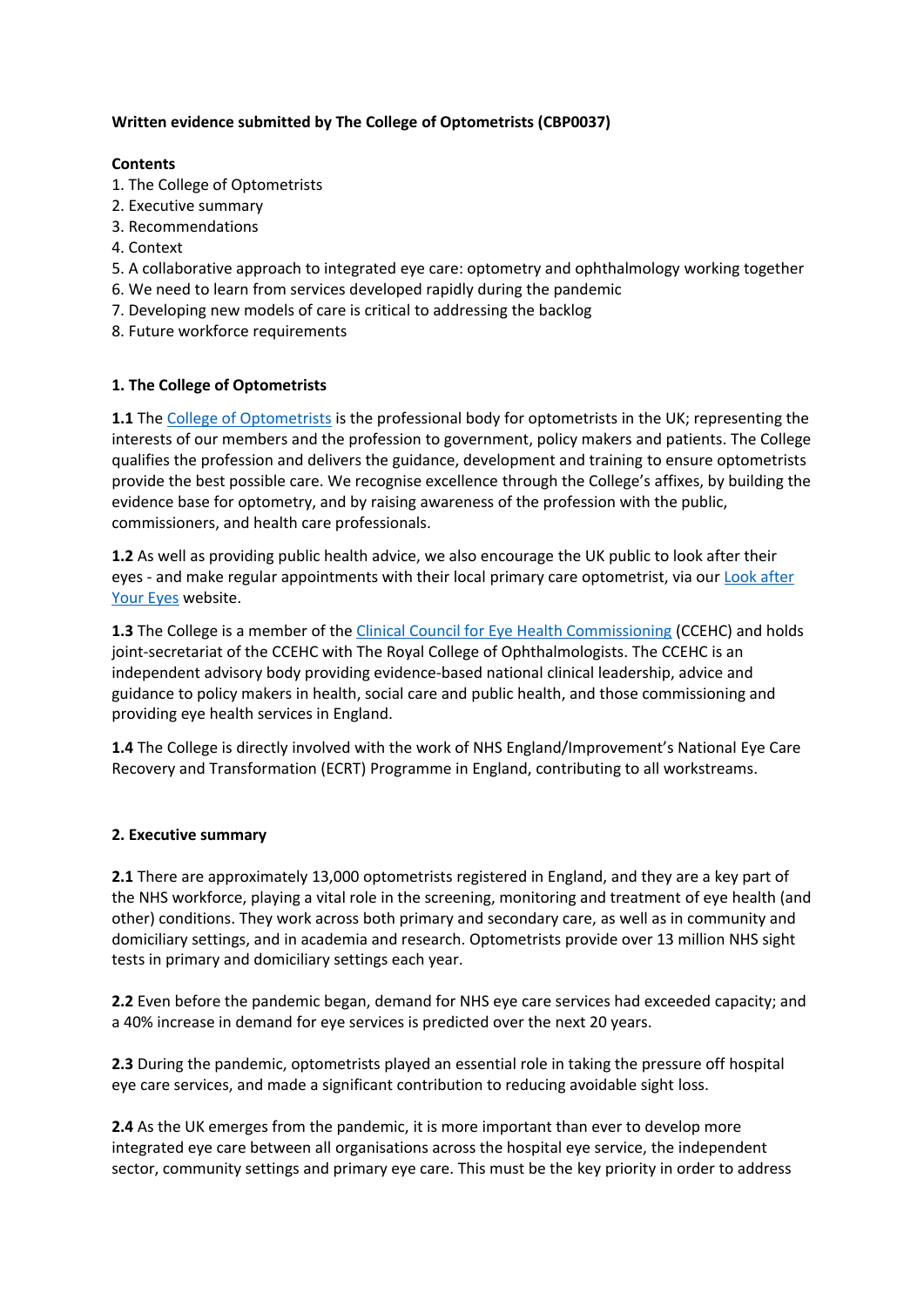not only the pre-existing capacity issues in the system, but now also in clearing the additional backlog resulting from the pandemic.

**2.5** A focus must be on equitable access for all patients no matter where they live, in a way that is sustainable within the limited resources of the NHS, and making full use of the skilled eye healthcare professional workforce, particularly optometrists.

**2.6** From the start of the pandemic the College has worked with partners and stakeholders in the sector - including NHS England/Improvement - to help optometrists adapt their practice to the everchanging situation, and to ensure the continuation of safe and effective eye care, ensuring the preservation of vision and the prevention of avoidable sight loss.

**2.7** Via initiatives such as the COVID-19 Urgent Eyecare Service (CUES), optometrists have already played a key role in supporting hospital ophthalmology and GP primary care teams in reducing existing burden and dealing with the backlog of patients due to the pandemic by:

- safely delivering urgent eye care in the community;
- making use of higher qualifications, skills and competencies to treat and manage eye conditions in the community;
- making use of existing and new technologies to reduce patient–practitioner contact time;
- reducing the burden on the rest of primary care (such as GP practices) and reducing pressures on ophthalmology departments within secondary care;
- maintaining local access to quality eyecare services for local populations.

**2.8** The COVID-19 crisis has showcased the role of primary care optometrists as 'first contact' healthcare providers for eye health, and accelerated the role of advanced optometric practice via College higher qualifications and training. We have a unique opportunity to build on these achievements to address the backlog and build a cost-effective, clinically safe and sustainable eye care service.

### **3. Recommendations**

**3.1** Eye care services need to incorporate innovative models to improve patient care and outcomes in a way that is sustainable and within the limited resources of the NHS.

**3.2** We have an opportunity to build on the existing new clinical pathways and innovations introduced at pace during COVID-19, making full use of the skills and competencies of optometrists in primary and secondary care.

**3.3** We need to develop more integrated eye care between all relevant organisations across the hospital eye service, the independent sector, community settings and primary care optometry, through the work of the National Eye Care Recovery and Transformation (NECRT) Programme.

**3.4** Direct patient contact should take place with a clinician capable of making appropriate management decisions, and make full use of the eye care workforce. This will require a greater recognition across primary and secondary care of the core capabilities of optometrists - which go beyond performing routine sight tests.

**3.5** There should be better utilisation of optometrists with appropriate independent prescribing (IP) and/or other higher qualifications. Optometrists who have completed higher qualifications can work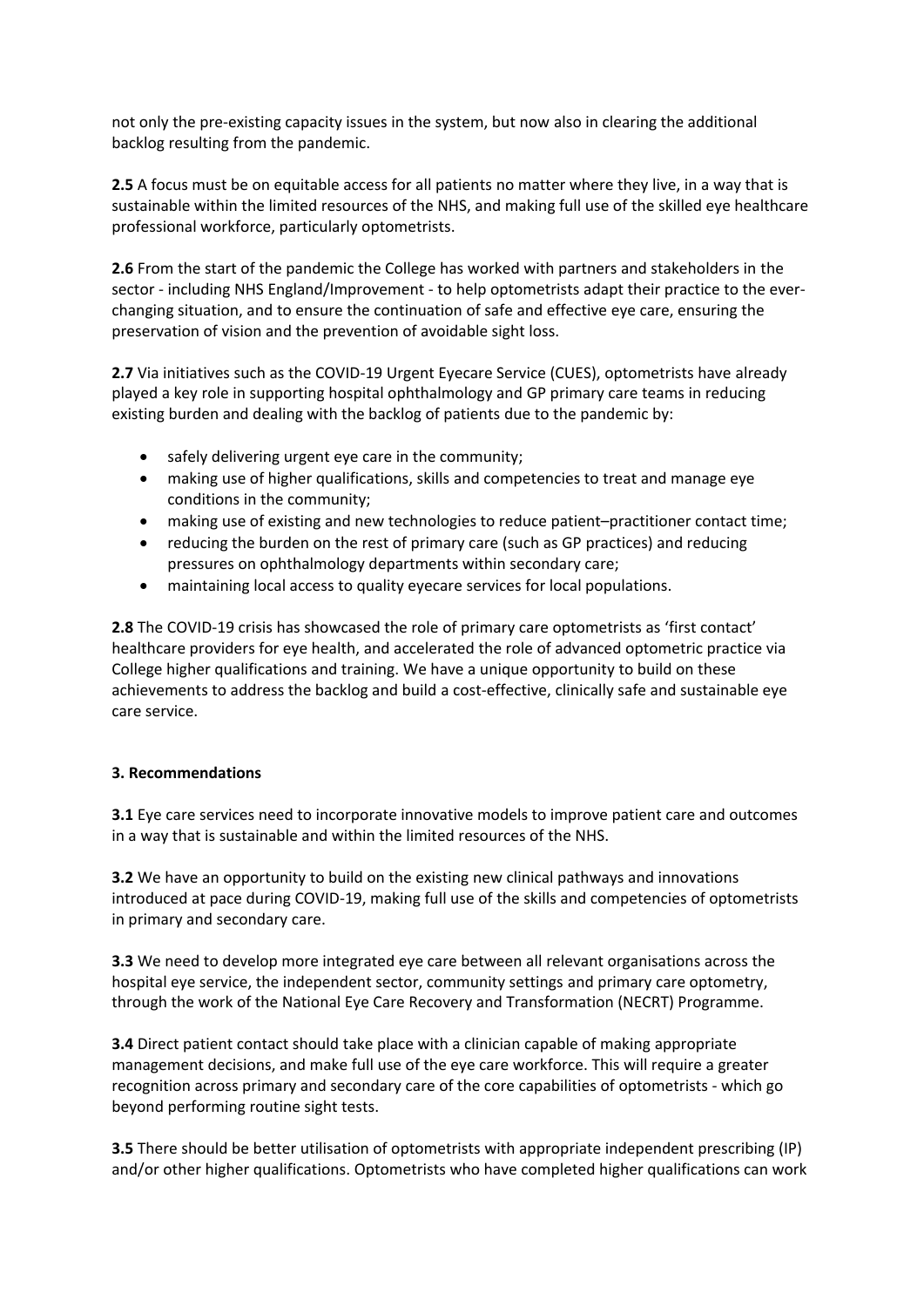with a greater degree of autonomy and provide a wider range of care.

**3.6** Pathways and services should be integrated at geographies larger than single hospital level, where possible, and long-term improvement plans put in place; with a joint lead optometrist and lead ophthalmologist for the pathways. There should be equity of access to enhanced services developed on the basis of population need, rather than on an historical basis.

**3.7** Eye care services need to be appropriately and equitably funded to meet growing patient needs in both the hospital eye service and primary eye care.

**3.8** Referral systems should be electronic, and support assessment and improvement of referral quality and activity. Referrals should be supported by a digital system that provides virtual review; and primary care optical practices must have access to appropriate secure NHS electronic referral systems and email.

## **4. Context**

**4.1** Optometrists are health professionals who are qualified to examine the eyes to detect defects in vision, signs of injury, ocular diseases or abnormality and problems with general health, such as high blood pressure or diabetes. They make a health assessment, offer clinical advice and treatment recommendations, prescribe spectacles or contact lenses and refer patients for further treatment, when necessary.

In addition they may also treat a range of eye conditions, and can manage and provide care for cataract patients (pre and post treatment) as well as managing conditions such as glaucoma in the community. Some also have further qualifications enabling them to prescribe medicines for eye conditions where appropriate, and provide an advanced level of eye care.

They work across both primary and secondary care, as well as in community and domiciliary settings, and in academia and research.

**4.2** All optometrists practising in the UK must be registered with the General Optical Council - there are approximately 13,000 optometrists registered in England, with around 10,000 working in primary care. Many optometrists will divide their clinical practice between primary and secondary care.

**4.3** Many optometrists will undertake further qualifications and develop their interests in specialist areas of practice such as independent prescribing. The College offers a range of [higher](https://www.college-optometrists.org/cpd-and-cet/training-and-qualifications/higher-qualifications.html) [qualification](https://www.college-optometrists.org/cpd-and-cet/training-and-qualifications/higher-qualifications.html) courses, developed and delivered by universities and hospitals, and accredited by The College of Optometrists. These include glaucoma, low vision, medical retina and paediatric eye care. However, due to a lack of appropriately funded and commissioned services, many optometrists are not able to use these additional skills and competencies.

**4.4** General Ophthalmic Services (GOS) in England are contracted and funded at a national level. GOS fees are paid by NHS England. Under the current system, Clinical Commissioning Groups (CCGs) are responsible for the planning and commissioning of health care services for their local area. They have control over the allocation of funding for Hospital Eye Services (HES) and for extended primary eye care services. The latter deliver services above and beyond the remit of the basic GOS sight test (e.g. minor eye condition schemes).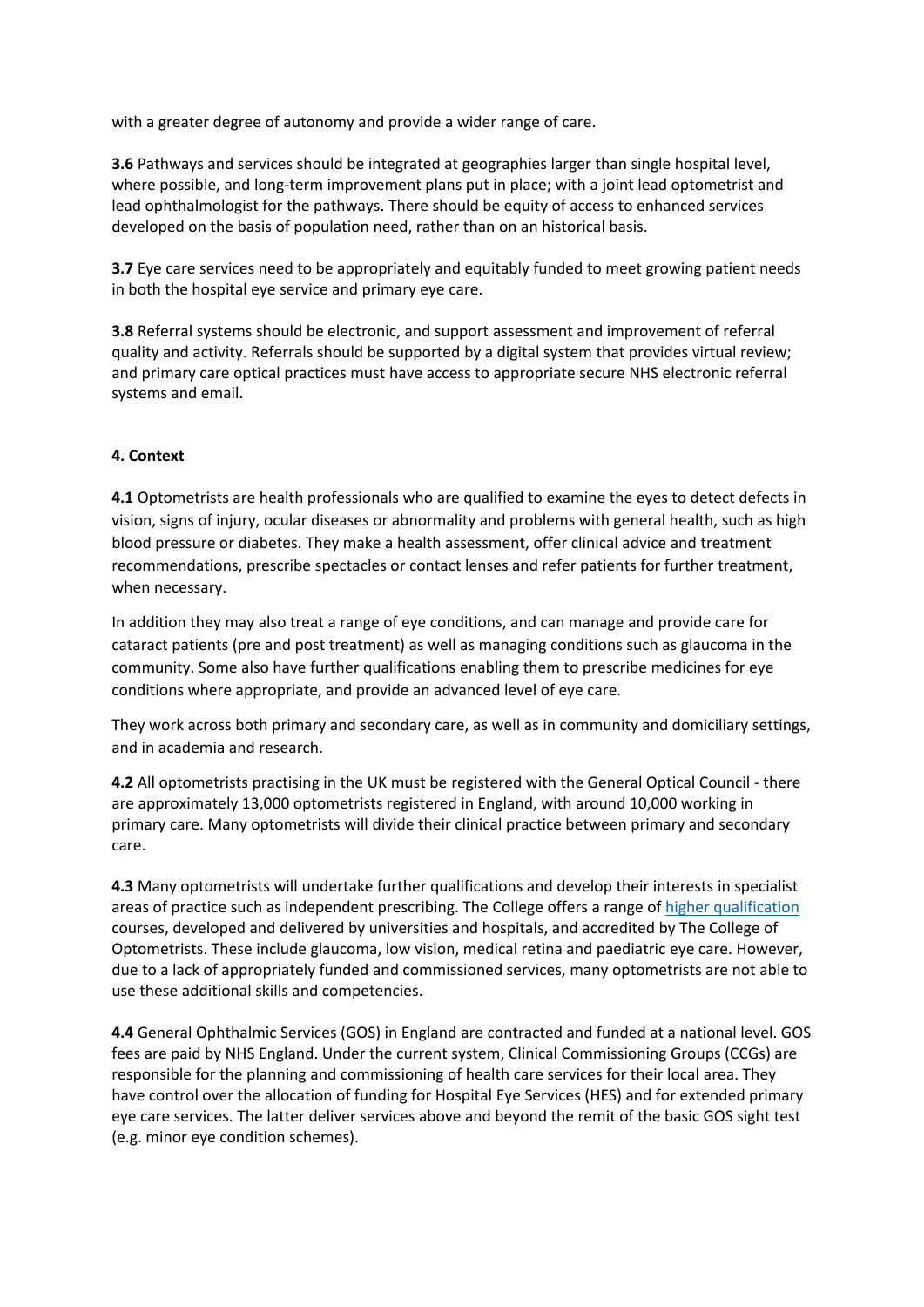**4.4.1** With the introduction of Integrated Care Systems in 2022, we have called for enhanced eye care services to be commissioned at integrated care system level, but primary eye care service (GOS) commissioning should remain national and not delegated to ICS bodies. We strongly recommend that commissioners include optometrists and other eye care professionals in the planning of more integrated services.

**4.5** The General Ophthalmic Services (GOS) currently commissioned by NHS England provide over 13 million NHS sight tests in primary and domiciliary settings each year. These services are delivered by the majority of primary care optical practices in England, which provides a standardised and equitable eye healthcare offer across the country.

**4.6** Harmful delays to the screening, monitoring and treatment of eye health conditions were well recognised before the pandemic. The measures put in place to protect people from acquiring COVID-19, reluctance by patients to attend secondary and primary care appointments, together with reduced resource with Hospital Eye Service (HES) staff being redeployed away from ophthalmology, resulted in *further* capacity reduction and will have undoubtedly led to vision loss that, in normal circumstances, should have been preventable.

**4.7** The Royal College of Ophthalmologists (RCOphth) [workforce](https://www.rcophth.ac.uk/2019/01/new-rcophth-workforce-census-illustrates-the-severe-shortage-of-eye-doctors-in-the-uk/) [census](https://www.rcophth.ac.uk/2019/01/new-rcophth-workforce-census-illustrates-the-severe-shortage-of-eye-doctors-in-the-uk/) figures confirm that there are not enough ophthalmologists to safely cope with rising demand.

- Nearly 10% (9 million annually) of all outpatient appointments are for eye clinics;
- 85% of units are dependent on waiting list initiatives and out-of-hours sessions;
- A 40% increase in demand for eye services is predicted over the next 20 years;
- 22 patients per month lose vision from hospital initiated system delays;
- The overall economic burden of sight loss is estimated to be £28 billion in the UK.

**4.8** There is an urgent need to address not only the pre-existing backlog of patients, but also the additional backlog due to the pandemic, and the predicted burden on the NHS in the future.

**4.9** This needs to be achieved by adopting and accelerating new models of care, utilising the full core skills and competences of optometrists, both in primary and secondary care. Services must also be commissioned and funded which make full use of the higher qualifications that many optometrists hold, which in many cases are not being deployed to their full potential.

# **5. A collaborative approach to integrated eye care: optometry and ophthalmology working together**

**5.1** The College of Optometrists and The Royal College of Ophthalmologists have developed a joint [vision](https://www.college-optometrists.org/the-college/media-hub/news-listing/new-joint-vision-eye-care-services-across-uk.html) to support our workforce and the commissioning of safe and sustainable eye care services that meet the needs of all patients, improving patient care and outcomes during and beyond the pandemic.

**5.2**. Our vision for the future is to provide eye care pathways that ensure patients are prioritised based on their clinical need and to receive care that is appropriate and accessible. Multidisciplinary professionals should provide that care, working collaboratively in primary care, community and hospital settings.

Our vision for safe and sustainable eye care is underpinned by four key principles: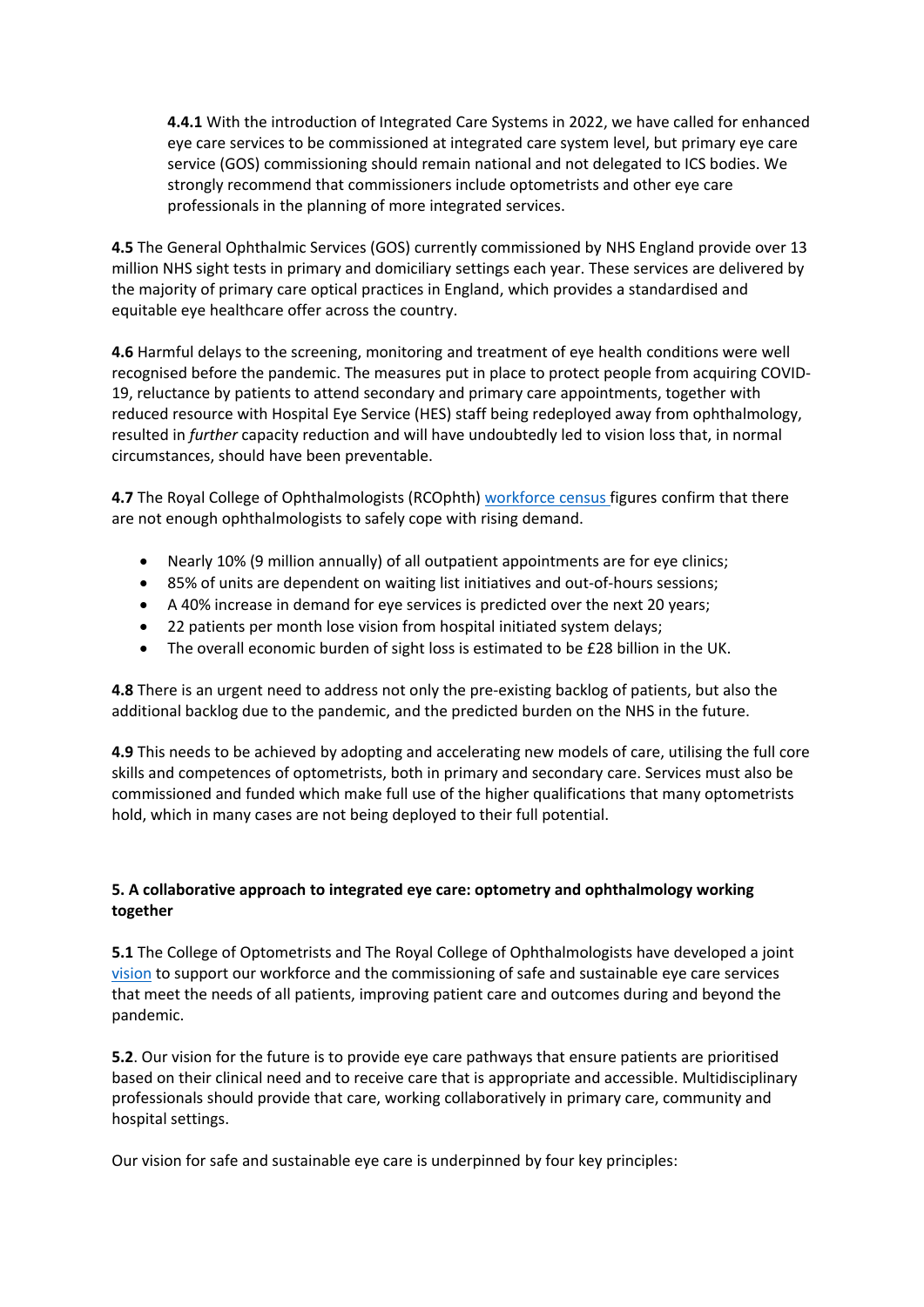- 1. Reducing the risk of visual loss due to delayed eye care, in an equitable, appropriate and accessible way.
- 2. Multidisciplinary professionals working collaboratively in primary care, community, and hospital settings to provide care.
- 3. Direct patient contact taking place with a clinician capable of making appropriate management decisions including, where required, support by a senior decision-maker e.g. an optometrist with higher qualifications or the independent prescribing (IP) certificate, or the hospital eye service.
- 4. All pathways led by the highest standards of joint optometry and ophthalmology clinical governance, applied equitably to all who are providing care, and underpinned by patientcentred outcome measures.

## **6. We need to learn from services developed rapidly during the pandemic**

**6.1** During the COVID-19 pandemic, hospital ophthalmology departments reduced all routine outpatient and surgical activity, providing services only for high risk patients and emergency care. As a consequence, there was a risk that patients with urgent eye health issues would find it difficult to access care, with potential implications for their sight and long-term eye health.

**6.2** In response, NHS England/Improvement (NHSE/I) regional teams worked with commissioners, health systems and primary eye care practices to ensure the availability of appropriate and adequate levels of urgent eye care commissioned and delivered through a contract with local commissioners. This was based on [the](https://www.college-optometrists.org/the-college/media-hub/news-listing/nhs-england-covid-19-urgent-eyecare-service-cues.html) [COVID-19](https://www.college-optometrists.org/the-college/media-hub/news-listing/nhs-england-covid-19-urgent-eyecare-service-cues.html) [Urgent](https://www.college-optometrists.org/the-college/media-hub/news-listing/nhs-england-covid-19-urgent-eyecare-service-cues.html) [Eyecare](https://www.college-optometrists.org/the-college/media-hub/news-listing/nhs-england-covid-19-urgent-eyecare-service-cues.html) [Service](https://www.college-optometrists.org/the-college/media-hub/news-listing/nhs-england-covid-19-urgent-eyecare-service-cues.html) (CUES) – a service framework developed and endorsed by NHSE/I, The College of Optometrists, LOCSU, The Royal College of Ophthalmologists and the Clinical Council for Eye Health Commissioning.

**6.3** Through a network of primary eye care practices, and better utilisation of technology, patients were able to gain prompt access to a remote consultation. Patients were able to:

- self-manage their eye condition (with access to appropriate topical medications where appropriate);
- be managed by their optometrist with advice, guidance and remote prescribing as necessary;
- be appropriately referred to hospital ophthalmology services.

**6.4** The pandemic has showcased the role of optometrists as 'first contact' healthcare providers for eye health, and accelerated the role of optometrists in providing enhanced eye care within a primary care setting.

#### **7. Developing new models of care is critical to addressing the backlog**

**7.1** NHS E/I is leading a National Eye Care Recovery and Transformation (NECRT) Programme, which enables and supports all local systems in England to deliver radical transformation of outpatient eye care services across primary, secondary and community care. This work also supports the NHS Long Term Plan which recommends moving more care outside the hospital and back to the community. The College of Optometrists is directly involved with the NECRT programme, contributing to all areas of work.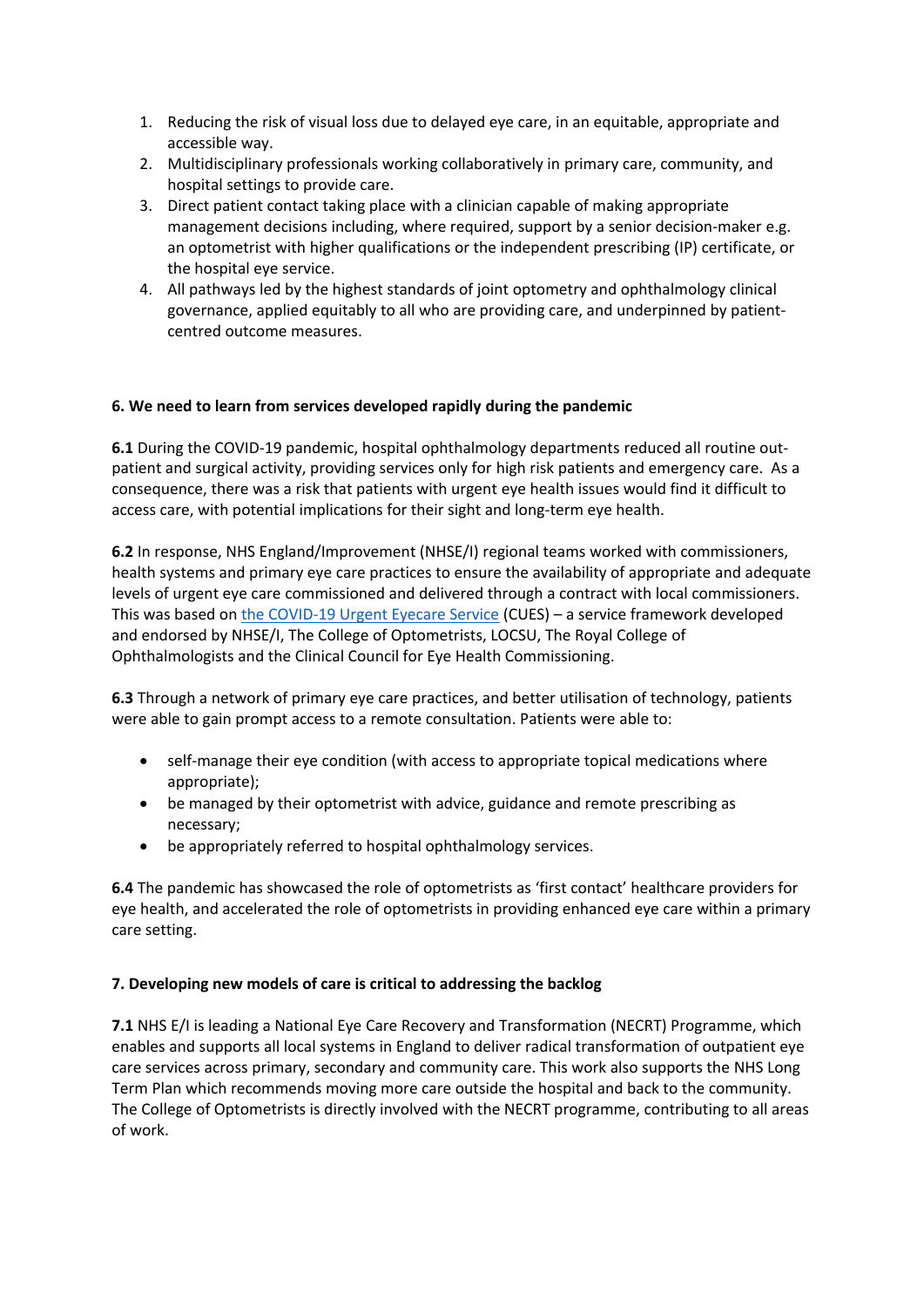**7.2** The programme aims to reduce face-to-face outpatient attendances and drive the development of innovative, integrated, safe and sustainable ways of working. This is to both reduce the impact of the COVID-19 pandemic on already over-stretched hospital eye services and to better manage the diagnosis and care of increasing numbers of patients with eye conditions in the future.

**7.3** New integrated eye care pathways covering cataract, glaucoma and medical retina will be a key part of the NECRT. As part of this, we would like to see more of the case finding, diagnosis and riskstratified management transferred to primary and community eye care professionals, and shared care and decision-making in place across primary and secondary care.

**7.4** As part of the NECRT programme we would like to see an 'Optometry First' scheme established. Optometry First is a first contact provider service commissioning and design principle to help manage growing demand in a sustainable way, reducing pressure on the hospital eye service (HES) and benefiting patients and the wider NHS.

**7.5** The fundamental shift at the heart of Optometry First would be that many patients with eye conditions can be appropriately managed within primary care optometry and only referred to the hospital eye service if clinically necessary. This includes patients who are currently on regular followup plans within hospital, but who can be transferred to a service closer to home.

**7.6** If rolled out nationally, Optometry First would help achieve transformation through care closer to home, and the best use of the existing 13,000 optometrists, 5,700 dispensing opticians and their teams in primary care. It would also bring a wider range of services to patients in a coordinated way across communities.

**7.7** The Optometry First approach utilises the core competences of optometrists, supported by their practice teams, and higher-qualified primary care and secondary care colleagues where necessary.

**7.8** Primary care optometrists are well-placed to provide enhanced and shared eye care services closer to home, and to reduce the backlog of delayed outpatient appointments through both referral refinement and autonomous management of certain eye conditions, without additional training.

**7.9** Many optometrists also have higher and independent prescribing qualifications that enable them to provide autonomous diagnosis and management of low- and suitable medium-risk patients alongside secondary care clinicians. These skills should be recognised and utilised.

**7.10** The anticipated future pressures on the NHS eye care services are in addition to the immediate pressures due to the backlog from the pandemic. It will be essential that appropriate funding is made available now and in the medium and longer term to ensure that there is adequate investment in training, recruitment and development of optometrists to meet demand.

#### **8. Future workforce requirements**

**8.1** There is an urgent need to understand eye care workforce requirements now and in the future, in order to meet patient need and improve outcomes.

**8.2** A data-driven, multi-professional approach to understanding eye care workforce supply and demand is needed to inform decision-making and interventions relating to workforce planning, investment, training, and deployment. However, there is a lack of up-to-date data on both current